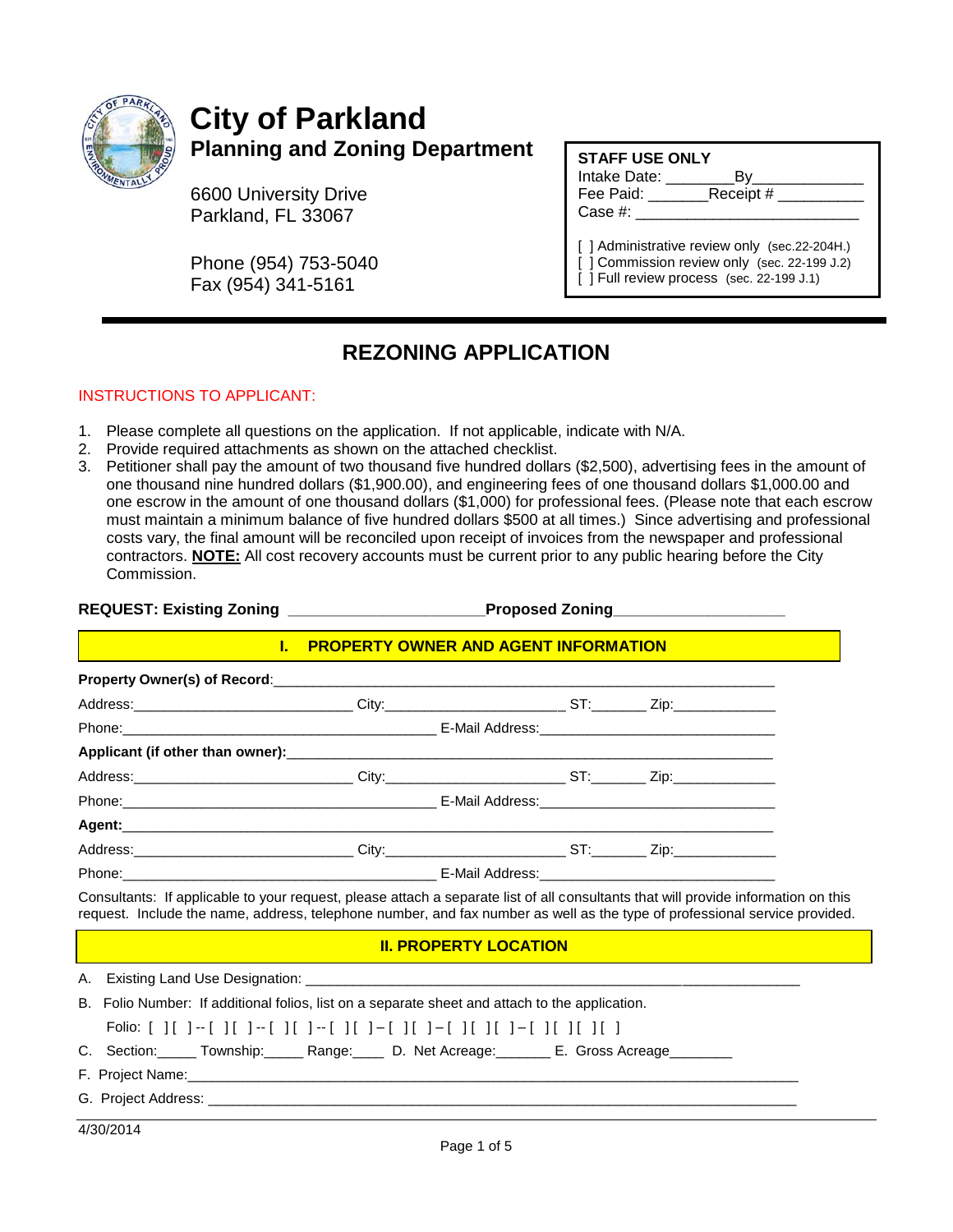#### **IV. PROJECT HISTORY**

\_\_\_\_\_\_\_\_\_\_\_\_\_\_\_\_\_\_\_\_\_\_\_\_\_\_\_\_\_\_\_\_\_\_\_\_\_\_\_\_\_\_\_\_\_\_\_\_\_\_\_\_\_\_\_\_\_\_\_\_\_\_\_\_\_\_\_\_\_\_\_\_\_\_\_\_\_\_\_\_\_\_\_\_\_\_\_\_\_\_\_\_\_\_\_\_\_\_\_\_\_ \_\_\_\_\_\_\_\_\_\_\_\_\_\_\_\_\_\_\_\_\_\_\_\_\_\_\_\_\_\_\_\_\_\_\_\_\_\_\_\_\_\_\_\_\_\_\_\_\_\_\_\_\_\_\_\_\_\_\_\_\_\_\_\_\_\_\_\_\_\_\_\_\_\_\_\_\_\_\_\_\_\_\_\_\_\_\_\_\_\_\_\_\_\_\_\_\_\_\_\_\_ \_\_\_\_\_\_\_\_\_\_\_\_\_\_\_\_\_\_\_\_\_\_\_\_\_\_\_\_\_\_\_\_\_\_\_\_\_\_\_\_\_\_\_\_\_\_\_\_\_\_\_\_\_\_\_\_\_\_\_\_\_\_\_\_\_\_\_\_\_\_\_\_\_\_\_\_\_\_\_\_\_\_\_\_\_\_\_\_\_\_\_\_\_\_\_\_\_\_\_\_\_ \_\_\_\_\_\_\_\_\_\_\_\_\_\_\_\_\_\_\_\_\_\_\_\_\_\_\_\_\_\_\_\_\_\_\_\_\_\_\_\_\_\_\_\_\_\_\_\_\_\_\_\_\_\_\_\_\_\_\_\_\_\_\_\_\_\_\_\_\_\_\_\_\_\_\_\_\_\_\_\_\_\_\_\_\_\_\_\_\_\_\_\_\_\_\_\_\_\_\_\_\_ \_\_\_\_\_\_\_\_\_\_\_\_\_\_\_\_\_\_\_\_\_\_\_\_\_\_\_\_\_\_\_\_\_\_\_\_\_\_\_\_\_\_\_\_\_\_\_\_\_\_\_\_\_\_\_\_\_\_\_\_\_\_\_\_\_\_\_\_\_\_\_\_\_\_\_\_\_\_\_\_\_\_\_\_\_\_\_\_\_\_\_\_\_\_\_\_\_\_\_\_\_

(List in sequence from first application to most recent – attach additional page if necessary):

| <b>Petition Number</b> | <b>Request</b> | <b>Action</b> | <b>Date</b> | <b>Ordinance Number</b> |
|------------------------|----------------|---------------|-------------|-------------------------|
|                        |                |               |             |                         |
|                        |                |               |             |                         |
|                        |                |               |             |                         |
|                        |                |               |             |                         |
|                        |                |               |             |                         |
|                        |                |               |             |                         |
|                        |                |               |             |                         |
|                        |                |               |             |                         |
|                        |                |               |             |                         |
|                        |                |               |             |                         |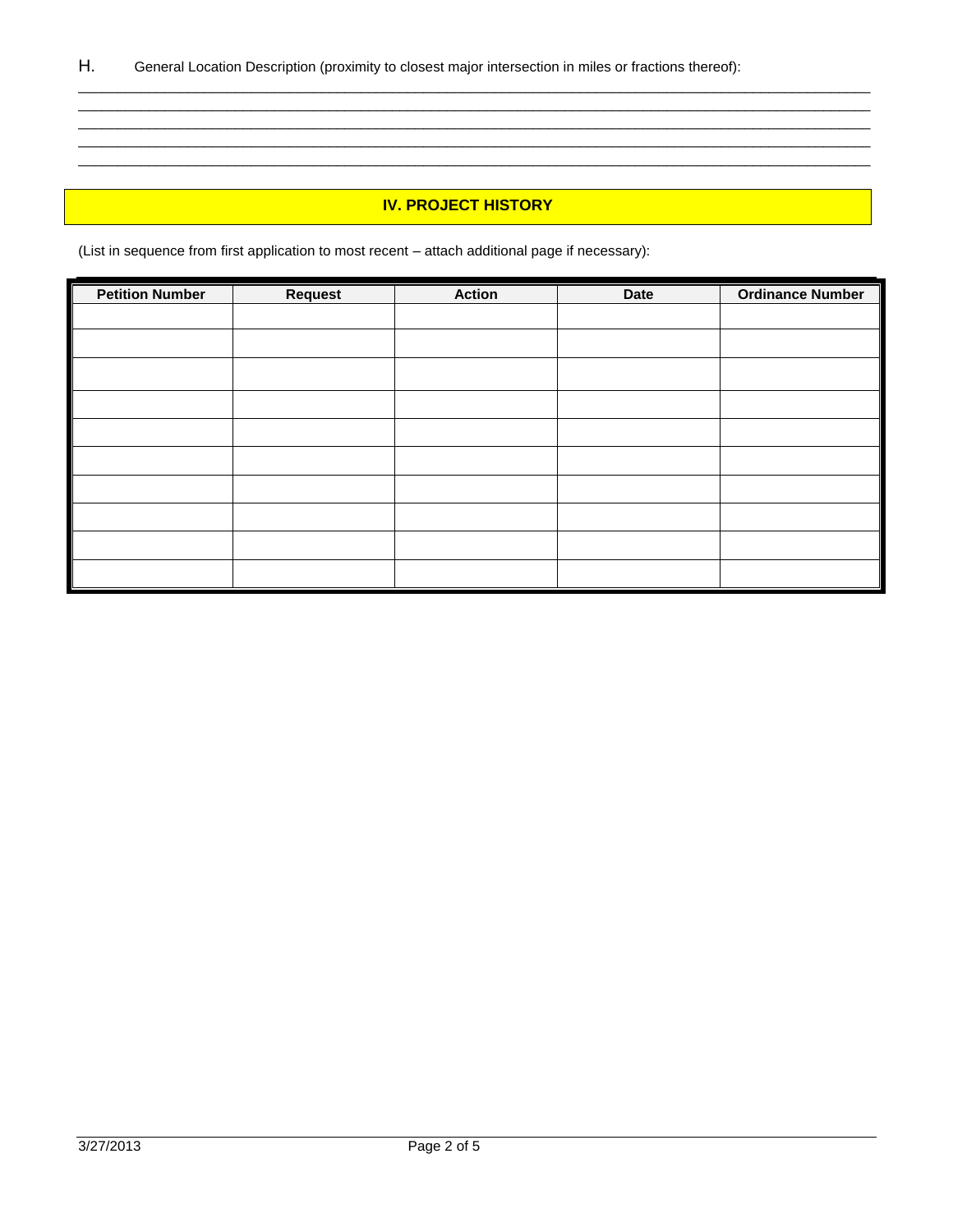#### **OWNER ACKNOWLEDGEMENT**

I/We: \_\_\_\_\_\_\_\_\_\_\_\_\_\_\_\_\_\_\_\_\_\_\_\_\_\_\_\_\_\_\_\_\_\_\_\_\_\_\_\_\_, do hereby swear/affirm that I/we am/are the owner(s) of the property referenced in this application

I/We certify that the above statements and the statements or showings made in any paper or plans submitted herewith are true to the best of my/our knowledge and belief. Further, I/we understand that this application, attachments and fee become part of the official record of the Planning & Zoning Department of the City of Parkland and the fee is not refundable. I/We understand that any knowingly false information given by me/us will result in the denial, revocation or administrative withdrawal of the application or permit. I/We further acknowledge that additional information may be required by the City of Parkland in order to process this application.

I/We further consent to the City of Parkland to publish, copy or reproduce any copyrighted document for any third party submitted as part of this application.

Signature(s) of Owner(s)\_\_\_\_\_\_\_\_\_\_\_\_\_\_\_\_\_\_\_\_\_\_\_\_\_\_\_\_\_\_\_\_\_\_\_\_\_\_\_\_\_\_\_\_\_\_\_\_\_\_\_\_\_\_\_\_\_\_\_

Print Name(s)

#### **CONSENT STATEMENT**

**Owner to complete if using agent/representative**

| I/We, the aforementioned owner(s), do hereby give consent to _________________________________ to act on my/our behalf to<br>submit this application, all required material and documents, and attend and represent me/us at all meetings and public<br>hearings pertaining to the request(s) and property I/we own described in the attached application. Furthermore, as owner(s) of<br>the subject property, I/we hereby give consent to the party designated above to agree to all terms or conditions that may arise<br>as part of the approval of this application for the proposed use. |
|------------------------------------------------------------------------------------------------------------------------------------------------------------------------------------------------------------------------------------------------------------------------------------------------------------------------------------------------------------------------------------------------------------------------------------------------------------------------------------------------------------------------------------------------------------------------------------------------|
|                                                                                                                                                                                                                                                                                                                                                                                                                                                                                                                                                                                                |
|                                                                                                                                                                                                                                                                                                                                                                                                                                                                                                                                                                                                |
| <b>NOTARY</b>                                                                                                                                                                                                                                                                                                                                                                                                                                                                                                                                                                                  |
| <b>STATE OF FLORIDA</b><br>COUNTY OF ________________________                                                                                                                                                                                                                                                                                                                                                                                                                                                                                                                                  |
| The foregoing instrument was acknowledged before me this __________ day of ____________, 20____ by<br><b>Meta</b> Bersonally known to me or has produced<br>as identification and did/did not take an oath.                                                                                                                                                                                                                                                                                                                                                                                    |
| (Signature of Notary)                                                                                                                                                                                                                                                                                                                                                                                                                                                                                                                                                                          |
| (NOTARY'S SEAL OR STAMP)                                                                                                                                                                                                                                                                                                                                                                                                                                                                                                                                                                       |
| (Name – Must be typed, printed, or stamped)                                                                                                                                                                                                                                                                                                                                                                                                                                                                                                                                                    |
|                                                                                                                                                                                                                                                                                                                                                                                                                                                                                                                                                                                                |
|                                                                                                                                                                                                                                                                                                                                                                                                                                                                                                                                                                                                |
|                                                                                                                                                                                                                                                                                                                                                                                                                                                                                                                                                                                                |
|                                                                                                                                                                                                                                                                                                                                                                                                                                                                                                                                                                                                |
|                                                                                                                                                                                                                                                                                                                                                                                                                                                                                                                                                                                                |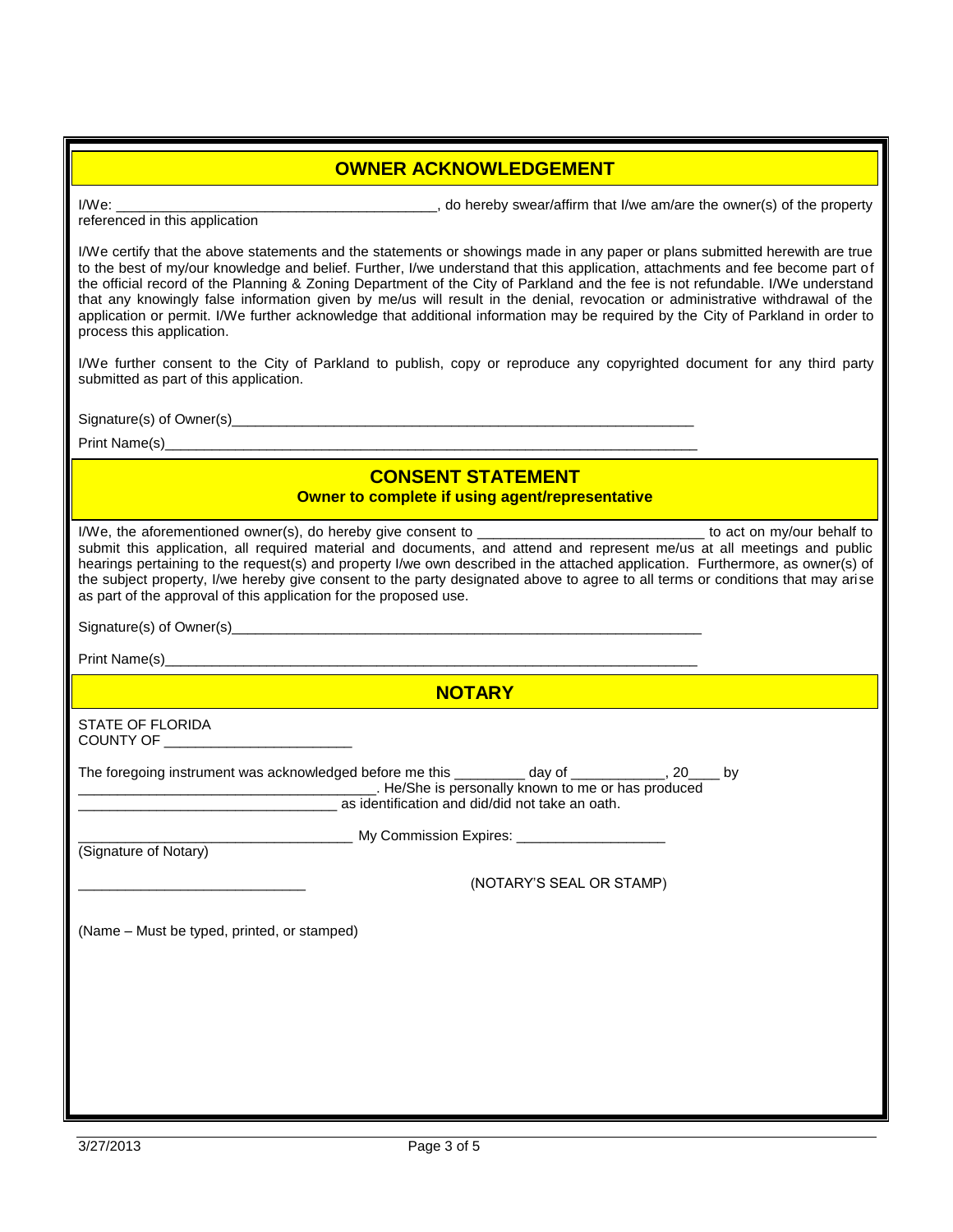

#### **REZONING SUBMITTAL CHECKLIST**

## **City of Parkland Planning and Zoning Department**

6600 University Drive, Parkland, FL 33067 Phone (954) 753-5040 Fax (954) 341-5161

| <b>YES</b> | <b>PLEASE CHECK</b><br><b>NO</b> | N/A |    | I. GENERAL                                                                                                                                                                                                                                                                                                                           |
|------------|----------------------------------|-----|----|--------------------------------------------------------------------------------------------------------------------------------------------------------------------------------------------------------------------------------------------------------------------------------------------------------------------------------------|
|            |                                  |     | a. | A completed application signed by owner, agent and/or applicant. Agent's<br>authorization or power of attorney must be attached if applicant is other<br>than owner.                                                                                                                                                                 |
|            |                                  |     | b. | Required application fees.                                                                                                                                                                                                                                                                                                           |
|            |                                  |     | c. | One (1) copy of a warranty deed including property control number<br>or folio number and legal description of the property.                                                                                                                                                                                                          |
|            |                                  |     | d. | Impact analysis report in accordance with the requirements of section 22-<br>202 of the Code of Ordinance.                                                                                                                                                                                                                           |
|            |                                  |     | е. | Five (5) copies of a justification letter for Rezoning, follow criteria from<br>sec. 22-212 of the Code of Ordinance.                                                                                                                                                                                                                |
|            |                                  |     | f. | Legal description of property (8.5' X 14' with 1" margins) and on disk<br>(Word format).                                                                                                                                                                                                                                             |
|            |                                  |     | g. | Five (5) copies of a survey (not more than a year old) with vicinity sketch<br>including any and all easements of record referenced by OR Book and<br>Page, signed and sealed by a surveyor registered in the State of Florida.                                                                                                      |
|            |                                  |     | h. | If the rezoning increases the number of dwelling units that can be<br>constructed on the property, provide SCAD letter from the Broward County<br>School Board.                                                                                                                                                                      |
|            |                                  |     | i. | An Excel formatted list of all owners within a five hundred (500) foot radius<br>of boundary lines of the subject property from the most recent tax roll<br>information as provided by the Broward Property Appraiser's Office.<br>An executed affidavit signed by the person responsible for completing the<br>property owner list. |